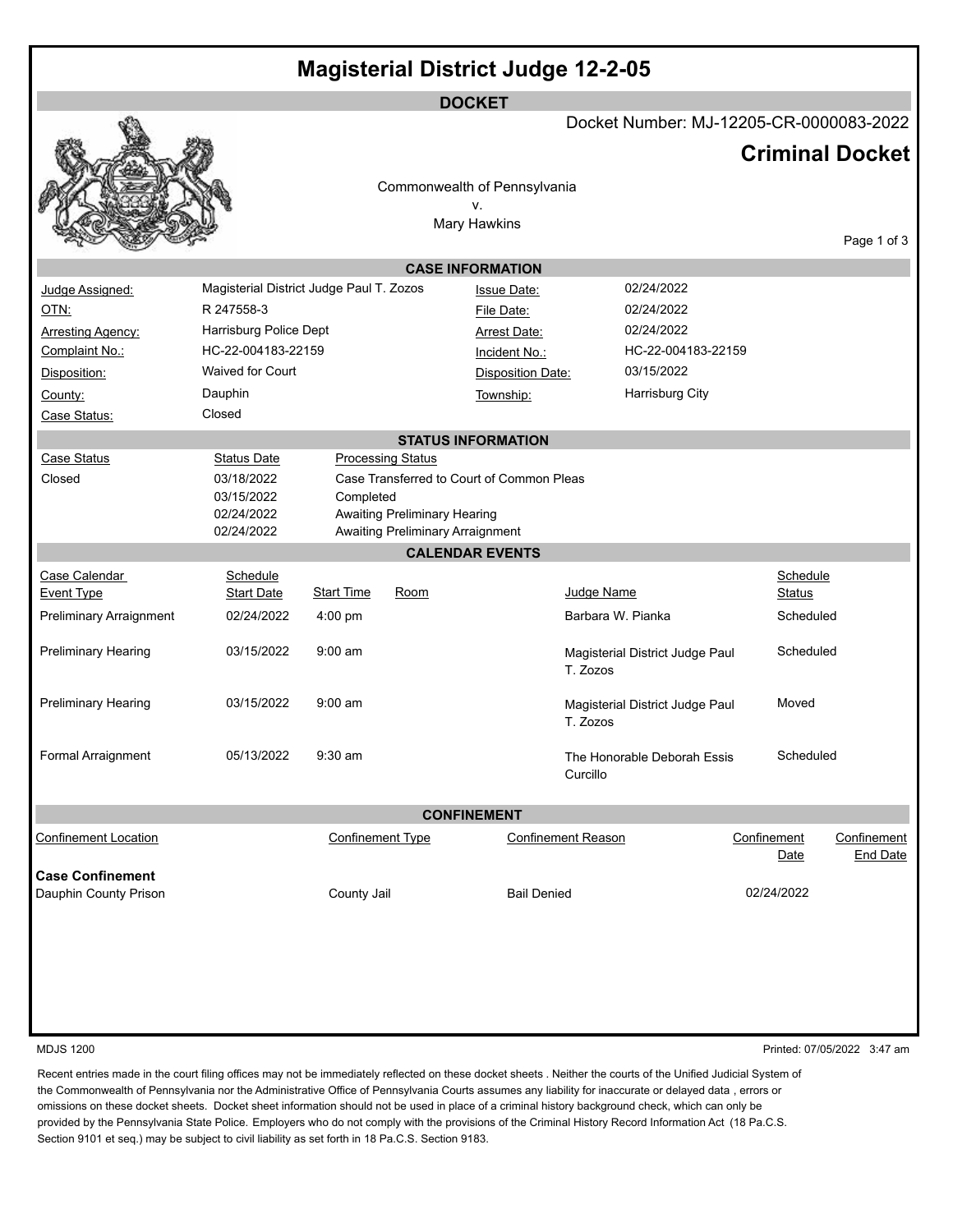| <b>Magisterial District Judge 12-2-05</b>                |                         |                                                                                          |                                    |             |                                                                   |
|----------------------------------------------------------|-------------------------|------------------------------------------------------------------------------------------|------------------------------------|-------------|-------------------------------------------------------------------|
|                                                          |                         |                                                                                          | <b>DOCKET</b>                      |             |                                                                   |
|                                                          |                         |                                                                                          |                                    |             | Docket Number: MJ-12205-CR-0000083-2022<br><b>Criminal Docket</b> |
|                                                          |                         |                                                                                          |                                    |             |                                                                   |
|                                                          |                         |                                                                                          | Commonwealth of Pennsylvania<br>V. |             |                                                                   |
|                                                          |                         |                                                                                          | <b>Mary Hawkins</b>                |             | Page 2 of 3                                                       |
|                                                          |                         |                                                                                          | <b>DEFENDANT INFORMATION</b>       |             |                                                                   |
| Name:                                                    | Hawkins, Mary           |                                                                                          | Sex:                               |             |                                                                   |
| Date of Birth:                                           |                         |                                                                                          | Race:                              |             |                                                                   |
| Address(es):                                             |                         |                                                                                          |                                    |             |                                                                   |
| Home<br>Hbg, PA 17104                                    |                         |                                                                                          |                                    |             |                                                                   |
| Advised of His Right to Apply for Assignment of Counsel? |                         | Yes                                                                                      |                                    |             |                                                                   |
| Public Defender Requested by the Defendant?              |                         | No                                                                                       |                                    |             |                                                                   |
| Application Provided for Appointment of Public Defender? |                         | No                                                                                       |                                    |             |                                                                   |
| Has the Defendant Been Fingerprinted?                    |                         | Yes                                                                                      |                                    |             |                                                                   |
|                                                          |                         |                                                                                          | <b>CASE PARTICIPANTS</b>           |             |                                                                   |
| <b>Participant Type</b>                                  |                         | <b>Participant Name</b>                                                                  |                                    |             |                                                                   |
| Defendant                                                |                         | Hawkins, Mary                                                                            |                                    |             |                                                                   |
| <b>Arresting Officer</b>                                 |                         | Restrepo, Esteban                                                                        |                                    |             |                                                                   |
|                                                          |                         |                                                                                          | <b>BAIL</b>                        |             |                                                                   |
| <b>Bail Set:</b>                                         |                         |                                                                                          |                                    |             | <b>Nebbia Status: None</b>                                        |
| <b>Bail Action Type</b>                                  | <b>Bail Action Date</b> | <b>Bail Type</b>                                                                         |                                    | Percentage  | <u>Amount</u>                                                     |
| Denied                                                   | 02/24/2022              |                                                                                          |                                    | \$0.00      |                                                                   |
| Bail Action Reason: Due to the nature of the charges     |                         |                                                                                          |                                    |             |                                                                   |
|                                                          |                         |                                                                                          | <b>CHARGES</b>                     |             |                                                                   |
| # Charge                                                 |                         | Grade Description                                                                        |                                    | Offense Dt. | Disposition                                                       |
| 1 18 § 901 §§ A                                          | F <sub>1</sub>          | Criminal Attempt - Criminal Homicide                                                     |                                    |             | 02/24/2022 Waived for Court                                       |
| 2 18 § 2702 §§ A1                                        | F <sub>1</sub>          | Aggravated Assault - Attempts to cause SBI or<br>causes injury with extreme indifference |                                    | 02/24/2022  | Waived for Court                                                  |
| 3 18 § 2702 §§ A8                                        | F <sub>2</sub>          | Aggravated Assault - Victim Less Than 6 and<br>Defendant 18 or older                     |                                    | 02/24/2022  | Waived for Court                                                  |
| 4 18 § 2702 §§ A9                                        | F <sub>1</sub>          | Aggravated Assault - Victim Less Than 13 and<br>Defendant 18 or older                    |                                    | 02/24/2022  | Waived for Court                                                  |
| 5 18 § 2718 §§ A1                                        | F <sub>1</sub>          | Strangulation - Applying Pressure to Throat or Neck                                      |                                    | 02/24/2022  | Waived for Court                                                  |
| 6 18 § 4304 §§ A1                                        | F <sub>1</sub>          | Endangering Welfare of Children -<br>Parent/Guardian/Other Commits Offense               |                                    | 02/24/2022  | Waived for Court                                                  |
|                                                          |                         |                                                                                          |                                    |             |                                                                   |

MDJS 1200 **Page 2 of 3** Printed: 07/05/2022 3:47 am

Recent entries made in the court filing offices may not be immediately reflected on these docket sheets . Neither the courts of the Unified Judicial System of the Commonwealth of Pennsylvania nor the Administrative Office of Pennsylvania Courts assumes any liability for inaccurate or delayed data , errors or omissions on these docket sheets. Docket sheet information should not be used in place of a criminal history background check, which can only be provided by the Pennsylvania State Police. Employers who do not comply with the provisions of the Criminal History Record Information Act (18 Pa.C.S. Section 9101 et seq.) may be subject to civil liability as set forth in 18 Pa.C.S. Section 9183.